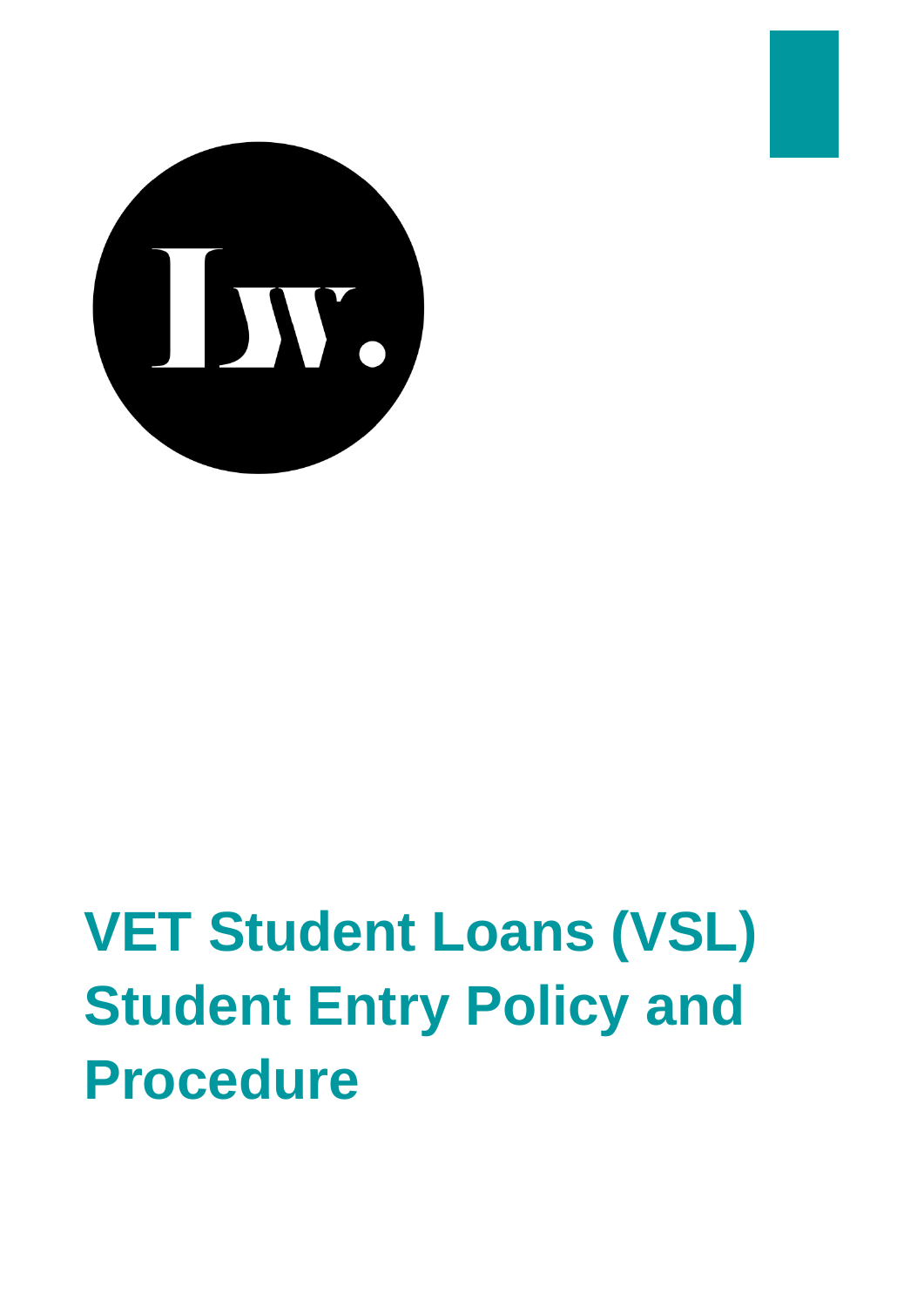# **TABLE OF CONTENTS**

| 5. ADMISSION & ENTRY PROCEDURE FOR ELIGIBLE VSL APPLICANT OR PROSPECTIVE LEARNER. 4 |  |
|-------------------------------------------------------------------------------------|--|
|                                                                                     |  |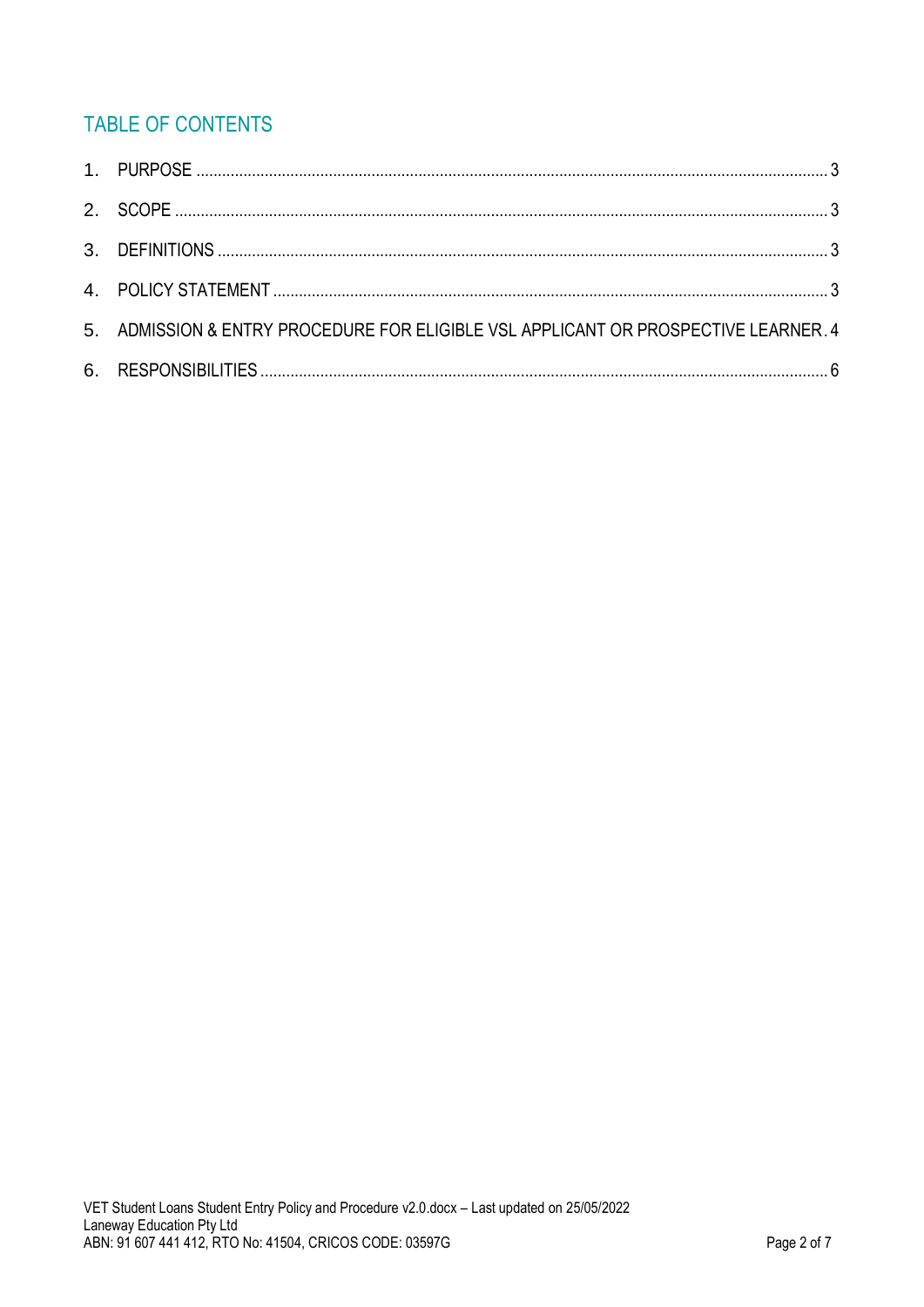# <span id="page-2-0"></span>**1. PURPOSE**

- 1.1 This document specifies Laneway Education's (the College) entry policy and procedures for all applicants and learners who wish to apply for a VET Student Loan for any of the College's VET Student Loans approved courses.
- 1.2 The College is committed to maintain fair, transparent and compliant procedures for making decisions about the selection and admission of applicants and learners into its accredited and VET Student Loans approved courses.
- 1.3 The College is a VET Student Loan approved provider from 15 May 2021 and is committed to comply with the specific student entry requirements as determined in the *VET Student Loans Rules 2016 (Part 7, Subdivision B - Student entry)*. This procedure should be read in conjunction with all other policies and specifically the *Admission and Enrolment Policy and Procedure*.
- 1.4 This procedure is designed to be compliant with relevant regulatory requirements or guidelines including (but not limited to) the:
	- 1.4.1 Standards for Registered Training Organisations (RTOs) 2015 and its amendments;
	- 1.4.2 Higher Education Support Act 2003 and its amendments;
	- 1.4.3 VET Student Loans Act 2016 and its amendments;
	- 1.4.4 VET Student Loans Rules 2016 and its amendments;
	- 1.4.5 FEE-HELP Guidelines 2017 and its amendments;
	- 1.4.6 Privacy Act 1988 and the Australian Privacy Principles.
- 1.5 The policy and procedure do not discriminate against any applicants or learners but is meeting regulatory requirements.

# <span id="page-2-1"></span>**2. SCOPE**

- 2.1 This document applies to all applicants and learners who wish to apply for a VET Student Loan for any of the College's VET Student Loans approved courses.
- 2.2 It also applies to any people contracted by the College to undertake admission and enrolment related activities.

#### <span id="page-2-2"></span>**3. DEFINITIONS**

- 3.1 *Applicant* refers to a prospective learner that has submitted an application to enrol in a course.
- 3.2 *Delegated college representative* refers to a College team member that has been allocated a specific task to complete as part of their duties.
- 3.3 *Learner* refers to a person that has accepted an offer to study at the College and has completed the full enrolment process.
- 3.4 *Non-tuition fees* include books and equipment, health insurance, administration, accommodation, and assistance to apply for or hold a student visa.
- 3.5 *Prospective learner* refers to a person wishing to study at the College but has yet to complete all of the enrolment steps to become fully enrolled in their chosen course.
- 3.6 *Tuition fees* include fees for lectures, tutorials, tutoring sessions, training, excursions, fieldwork, laboratories, or practical experience that form part of the student's course (whether mandatory or not), or are intended to assist the student to progress in their course, or are ancillary to the activities that form part of the student's course listed previously.

# <span id="page-2-3"></span>**4. POLICY STATEMENT**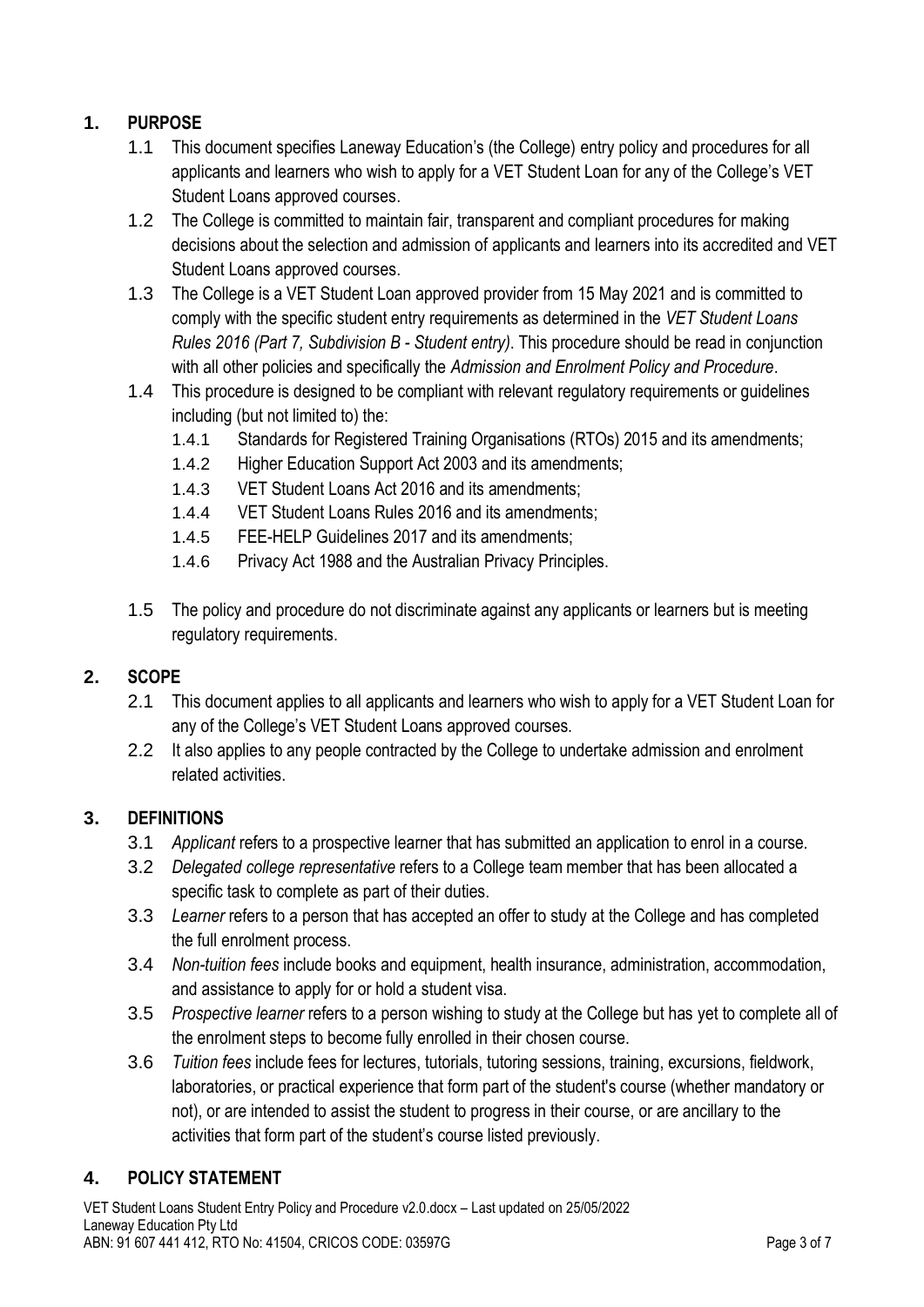- 4.1 Admission and enrolment to the College for any applicants or prospective learners is determined on the basis of the respective published entry requirements of the course of study, including previous academic achievements and previous work experience.
- 4.2 The College is treating all applicants or prospective learners, who seek enrolment into one of its accredited and approved courses, equally and fairly and will ensure that all processes are transparent.
- 4.3 Any applicants or prospective learners who seek enrolment will be assessed against the same set of entry requirements using the same processes as they apply and as they may differ from each course the College is offering. These processes and entry requirements may be;
	- a) Course specific entry requirements and processes
	- b) Commonwealth Government HELP loan specific entry requirements and processes
- 4.4 The course specific entry requirements for each course are detailed in the corresponding training and assessment strategies and on each course information page on the College website and other marketing collateral.
- 4.5 All applicants or prospective learners must meet the entry requirements for the respective course. In this way, the College is satisfied that applicants for a course have an adequate basis of knowledge and skills as well as academically suitable to successfully undertake and complete that course.
- 4.6 The College may only have limited places available in each intake for successful applicants or prospective learners who wish to access VET Student Loans to pay for their tuition fees. Application for admission and entry will be assessed on a "first come first served" basis. Where all places are filled, the applicants or prospective learners may need to defer their enrolment and commencement at next available intake.

# <span id="page-3-0"></span>**5. ADMISSION & ENTRY PROCEDURE FOR ELIGIBLE VSL APPLICANT OR PROSPECTIVE LEARNER**

- 5.1 After enrolling into a VET Student Loan approved course following the College admission and enrolment process as outlined in the *Admission and Enrolment Policy and Procedure*, the College will discuss payment options with each successful applicant or prospective learner.
- 5.2 If the applicant or prospective learner is requesting access to a VET Student Loan to pay for their tuition fees, the College will assess the applicant based on eligibility criteria under section 5.3, 5.5, 5.6 and 5.7 and will verify the applicant's available HELP balance to ensure the applicant has a HELP balance of more than \$0. If the applicant is assessed as eligible, the following steps will be initiated:
	- 5.2.1 The College will initiate the eCAF process
	- 5.2.2 The applicant will receive the eCAF notification and complete the eCAF online before or on the census date
	- 5.2.3 If the applicant is under 18 years of age before course commencement, he/she will need to provide one of the following:
		- a) a completed parental consent form to be completed by the applicant's responsible parent/guardian; or
		- b) evidence of being assessed as independent by Centrelink.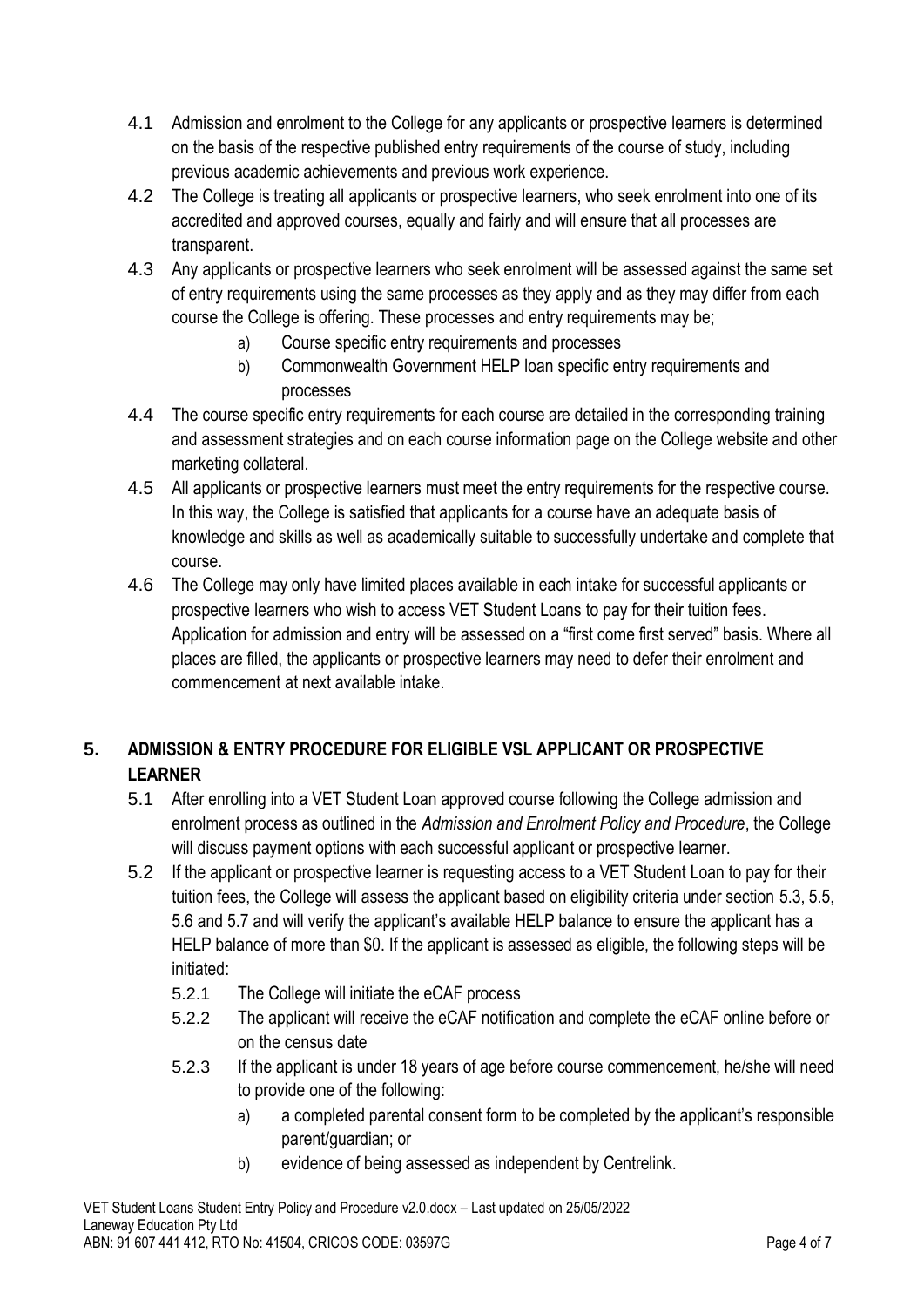- 5.2.4 The College will complete the enrolment process and will review the student file for completeness.
- 5.2.5 The College will provide relevant documents to the applicant in the required time frame such as:
	- a) **Statement of Covered Fees** will be issued at least fourteen (14) days before the first census day in the fee period.
	- b) **VET Student Loan Fee Notice** will be issued at least fourteen (14) days before the first census day in the fee period.
	- c) **Commonwealth Assistance Notice (CAN)** will be issued no later than twentyeight (28) days after the census day for a unit of study which has passed.
- 5.2.6 The successful applicant must stay enrolled until after the Census Date to incur a VSL debt, where the VSL debt is the amount charged for the unit of study less any additional student contribution towards the unit of study and must be capped to the remaining HELP balance available.
- 5.3 To be eligible for a VET Student Loan, the applicant must:
	- a) be an Australian citizen, or hold an eligible permanent humanitarian visa and usually reside in Australia; **OR**
	- b) be a New Zealand citizen on Special Category Visa (SCV subclass 444) who meets the following long-term residency requirements:
		- i. have been usually resident in Australia for at least 10 years; **AND**
		- ii. have been a dependent child when they were first usually resident in Australia; **AND**
		- iii. have been in Australia for periods totalling eight years during the previous 10 years; **AND**
		- iv. have been in Australia for periods totalling 18 months during the previous two years.
- 5.4 Holders of other permanent or temporary visas are not eligible for a VET Student Loan.
- 5.5 Eligibility documentation for:
	- i. Australian Citizenship:
		- current Australian passport; or
		- the applicant's full birth certificate issued by an Australian Registry of Births, Deaths and Marriages (RBDM), where the birth certificate clearly displays that at least one of the learners parents was born in Australia and was born before 20 August 1986; or
		- The learners full birth certificate issued by an Australian RBDM, accompanied by one parents full birth certificate issued by an Australian RBDM; or
		- An Australian citizenship certificate or extract of citizenship certificate
	- ii. Permanent Humanitarian Visa Holders:
		- Visa eligibility confirmed through Home Affairs' Visa Entitlement Verification Online (VEVO)
	- iii. New Zealand Citizenship:
		- Special Category Visa; and
		- Current New Zealand passport; and
		- International movement record, provided by Department of Home Affairs

VET Student Loans Student Entry Policy and Procedure v2.0.docx – Last updated on 25/05/2022 Laneway Education Pty Ltd ABN: 91 607 441 412, RTO No: 41504, CRICOS CODE: 03597G Page 5 of 7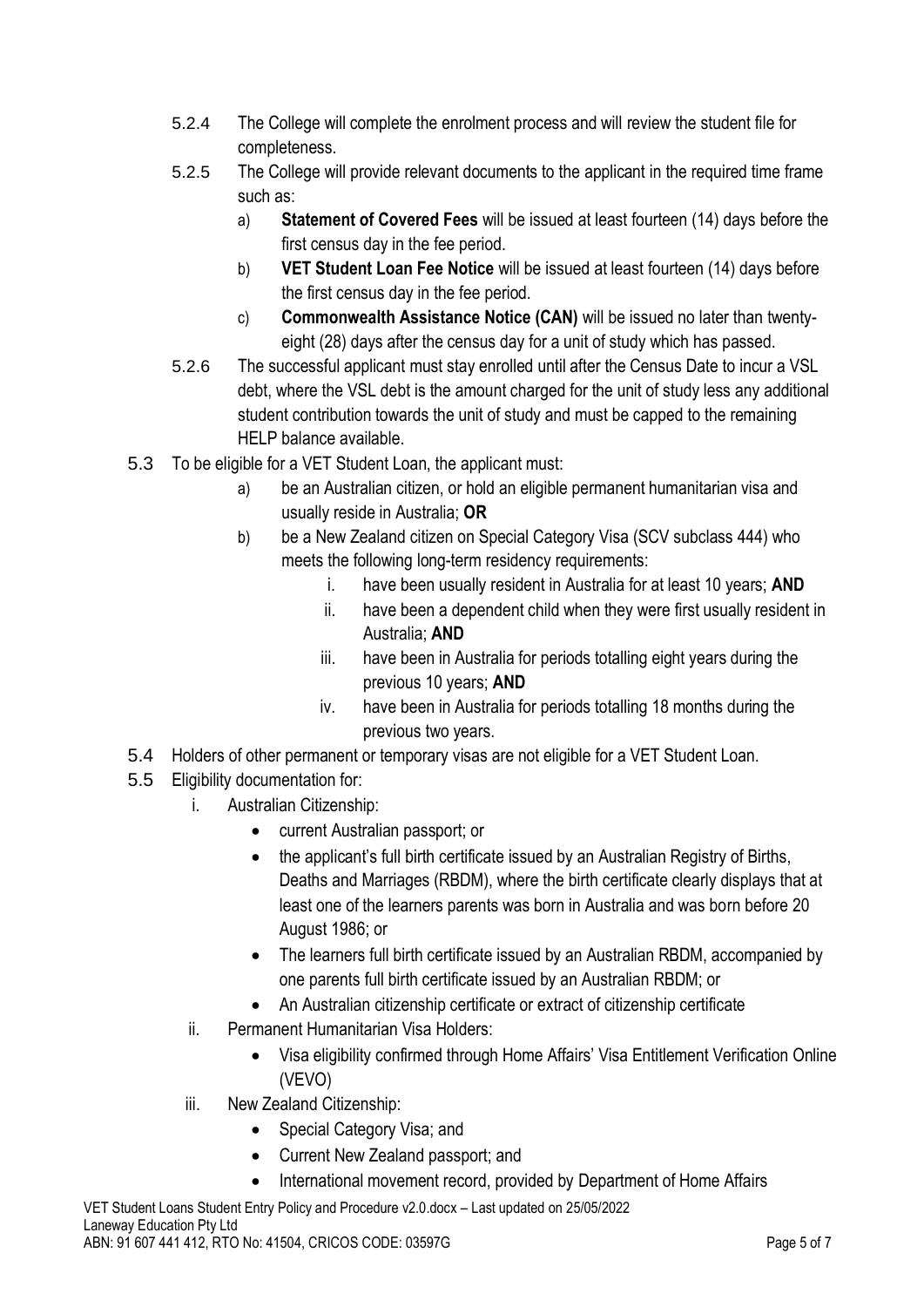#### 5.6 The applicant must also:

- a) have a tax file number or be applying for one
- b) have a Unique Student Identifier (USI)
- c) meet the academic suitability requirements as outlined in section 5.7 below
- d) have a Commonwealth Higher Education Support Number (CHESSN)
- e) not have exceeded the lifetime Commonwealth student loan limit
- 5.7 In addition to section 5.3, 5.5 and 5.6 above, to be able to apply for a VET Student Loan, the applicant must also meet one of the following academic suitability requirements:
	- a) Provide a copy of a Senior Secondary Certificate of Education that has been awarded by an agency or authority of a State or Territory for the student's completion of year 12 (Australian Year 12 Certificate); **OR**
	- b) Provide a copy of a diploma that has been awarded for the completion of the International Baccalaureate Diploma Program; **OR**
	- c) Provide a copy of a successfully completed Certificate level 4 or above in the Australian Qualifications Framework and delivered in English; **OR**
	- d) Undertake a reading and numeracy assessment and be competent at or above Exit Level 3 in the Australian Core Skills Framework (ACSF) through a tool approved by the Secretary and published on the department's website.
- 5.8 The College's reading and numeracy assessment for the purposes of assessing eligibility for VET Student Loans are provided through Basic Key Skills Builder (BKSB).
- 5.9 The reading and numeracy assessment results will be available to the applicant through the Basic Key Skills Builder (BKSB) portal via the bksbLIVE portal link immediately following completion of the test. The College will assist the applicant/learner through the process to undertake the assessment if required. There is no cost to the applicant.
- 5.10 The reading and numeracy assessment results will be uploaded to the applicant/learner profile in the student management system to be available and reported to the Secretary in the form, manner and by the time requested by the Secretary. The literacy and numeracy assessment test results must be retained in the SMS for at least five (5) years.
- 5.11 The College may require an applicant to under a Language, Literacy and Numeracy test in addition to section 5.7 above. This is to ensure that the College is satisfied that you are academically suited to undertake and complete the course.
- 5.12 The admission and entry procedures must be conducted with honesty and integrity.
- 5.13 If the applicant is dissatisfied with the outcome of the admission and entry process, he/she can lodge a formal complaint in accordance with the College's *Complaints and Appeals Policy and Procedure* which is published on the website.

#### <span id="page-5-0"></span>**6. RESPONSIBILITIES**

6.1 Laneway Education implements a RASCI Responsibility Matrix to assign and display responsibilities of individuals to carry out a process within the organisation.